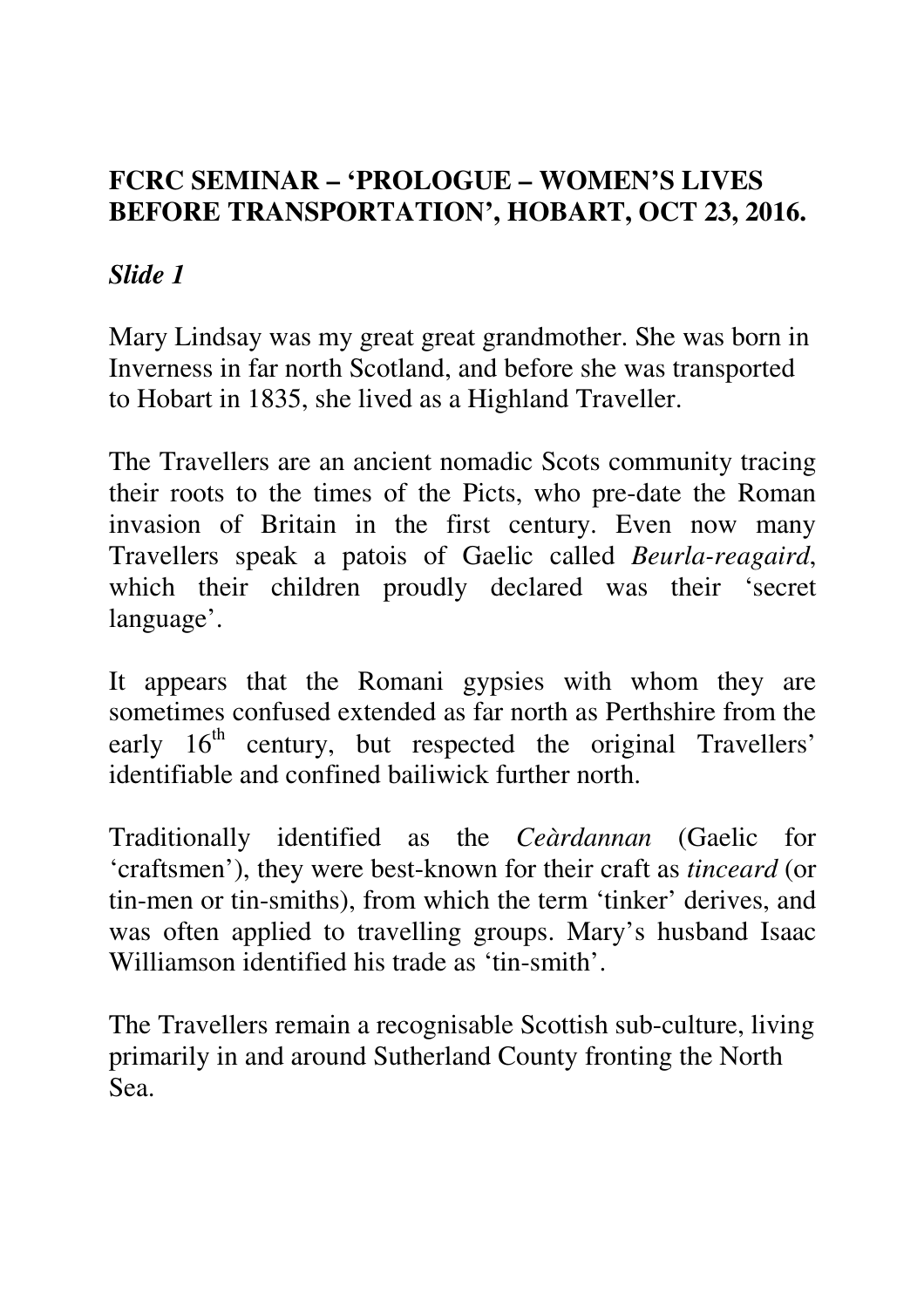Their rich and separate culture was oral rather than written, and survives in their unique story-telling and music. Their family groups were monogamous and closely knit, frequently deeply religious, but always separate from mainstream Scots.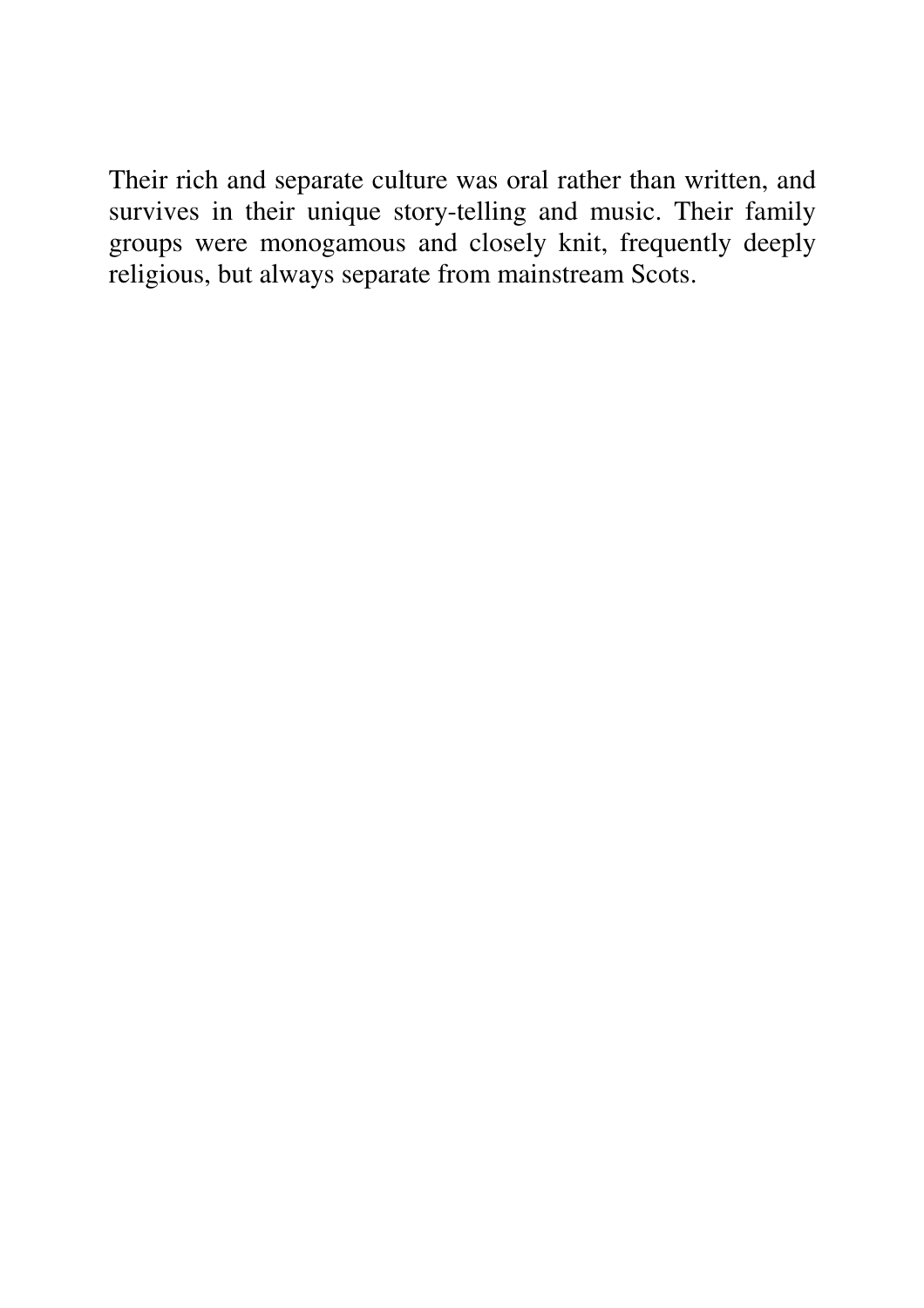While she carried the Lindsay name, it is doubtful that Mary ever knew the family crest. Most likely she would have thought the buckled belt more useful for supporting her husband's trousers; the swan a morsel for that evening's supper; while the motto would have meant nothing since she and her fellow Travellers could neither read nor write.

In the mid-19<sup>th</sup> century about 100 separate Lindsay families lived in the Scottish lowlands and highlands, some with noble pretensions from the marriage of William Lindsay to the daughter of Henry, Prince of Scotland, and later David Lindsay's elevation as the Earl of Crawford in 1398. It is intriguing to wonder just how someone carrying that surname became the illiterate and impoverished wife of the leader of a group of Highland nomads.

She married into perhaps the most famous of Traveller families, the Williamsons, when wedding Isaac in about 1832, but retained her maiden name (an enduring Highland Scots tradition). Isaac led a troupe which comprised his brother James, and wife Nancy Miller; his sister Margaret and her husband Archibald McAlister; and Archibald's younger brother, John. Inter-marriage within Travellers' groups was common, with iconic Scots clan names like Stewart, MacDonald, Cameron, McAlister, MacGregor and Williamson frequently found.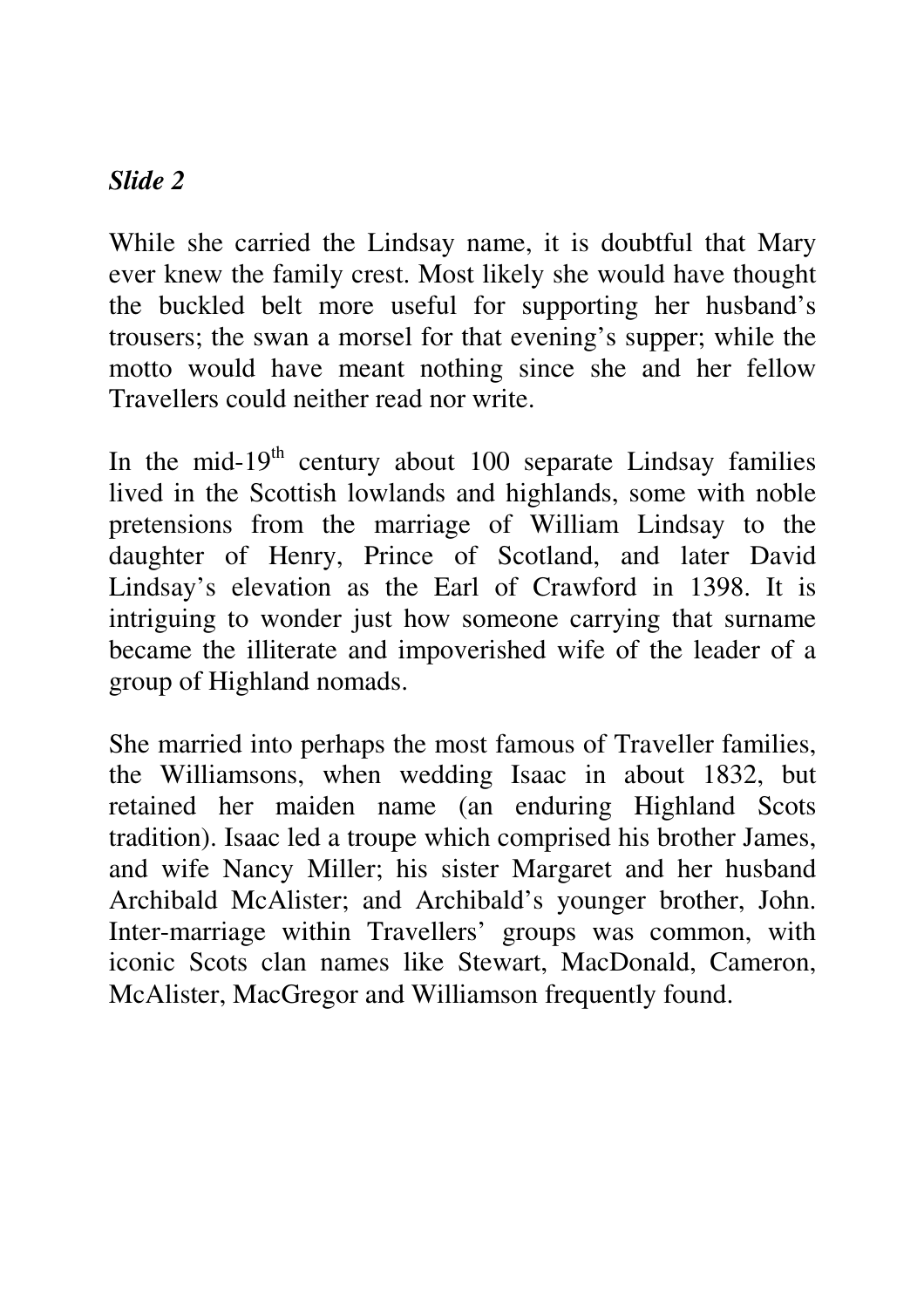According to their convict records, Mary was born in Inverness, her husband Isaac in Invergordon (north-west of Inverness); Isaac's brother James was born on the Black Isle near Invergordon; and others of the troupe were born in Banff – west of Aberdeen. All their birthplaces were along Travellers' traditional paths.

In warmer weather they walked with their horses and carts along their established tracks, chiefly between Inverness and Aberdeen. In winter they camped at sites along the paths, venturing out to hunt for food and firewood as weather permitted.

In addition to tin-smithing, the Travellers harvested freshwater mussels which frequently held pearls of varying colours and sizes. The mussels supplied food and items for cash sale.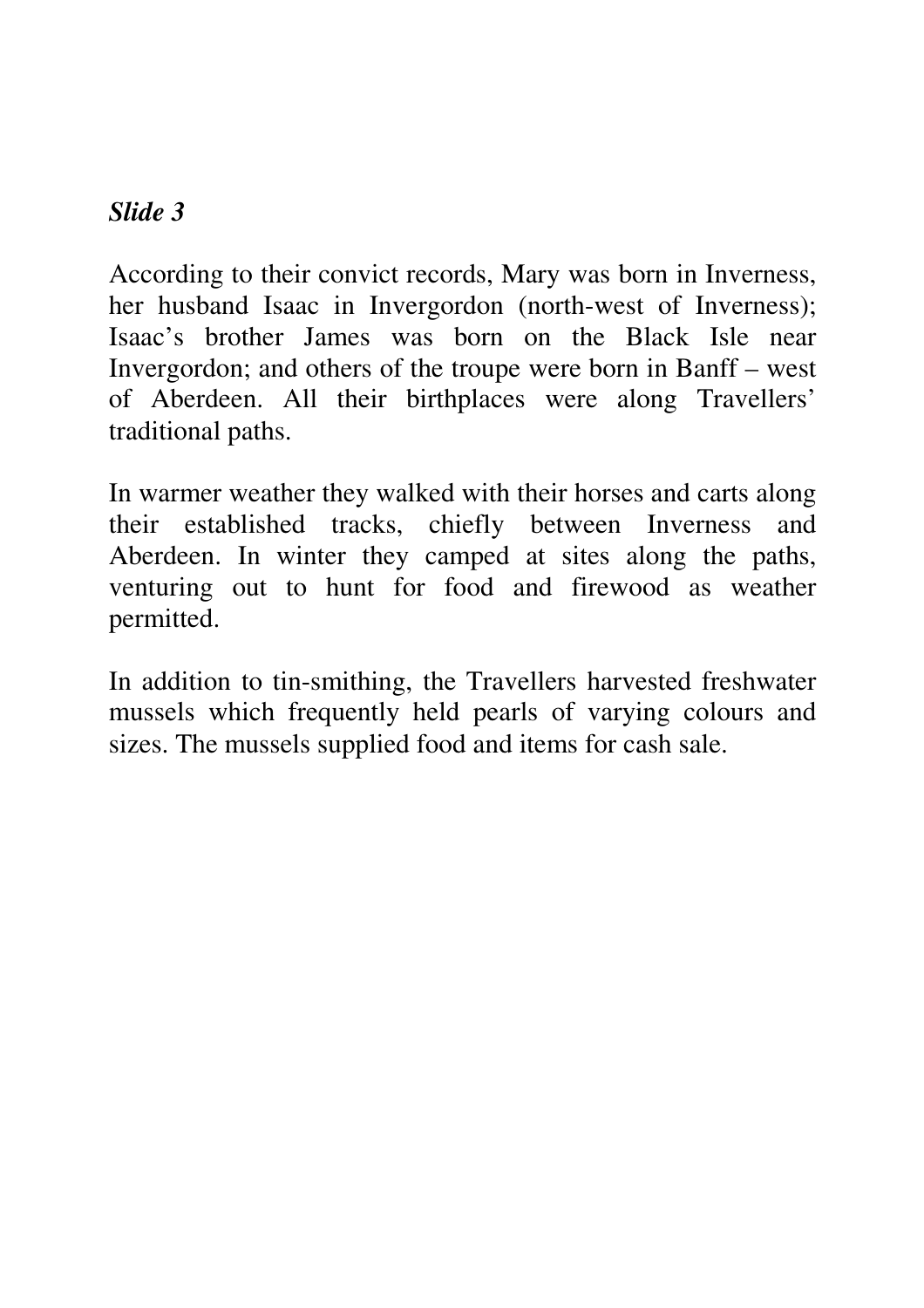This narrow lane runs between the villages of Muir-of-Ord and Marybank – north of Inverness – and may well have been trod by Mary and her troupe. Since she was born in Inverness, and Isaac in Invergordon – both very close by – that possibility is hauntingly real.

It is likely that their enforced winter encampment was occupied with story-telling and music-making, traditions which continue to this day among the dwindling number of Travellers living their traditional lifestyle. Fewer than 500 now identify as Highland Travellers.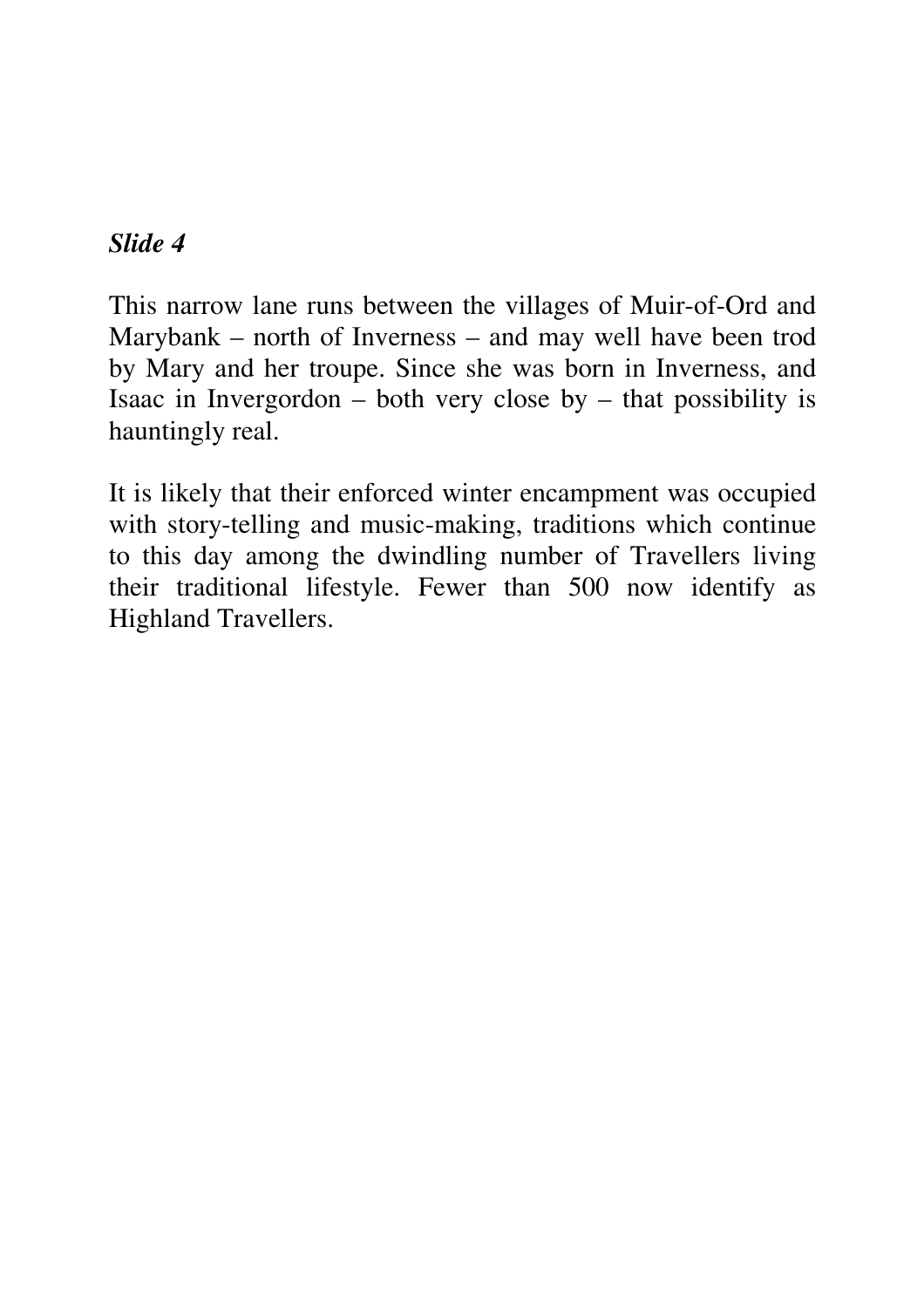This Travellers' campsite was only identified by Scottish historians as recently as 2013. Even now there survives a pile of hearthstones, which would have supported cooking fires and stoves during their winter sojourn. And once again it is fascinating to wonder whether Mary Lindsay and her group may have spent winters here.

Travellers' illiteracy and their scorn for bureaucrats meant that my search for birth and marriage records at the outstanding Inverness Highland Archive proved fruitless. Records were probably never kept, rather than being lost over time.

While Travellers were suspicious of authority – and in particular medical doctors (who at one stage they suspected of bodysnatching) – they generally lived happily alongside their settled countrymen, who regarded them as benign if colourful. Men and women kept alive a vibrant musical tradition with such portable instruments as bagpipes, piano-accordions and mouth-organs.

The menfolk readily adopted traditional Highland dress of kilt and sporran, and latterly busked for tourists in exchange for cash.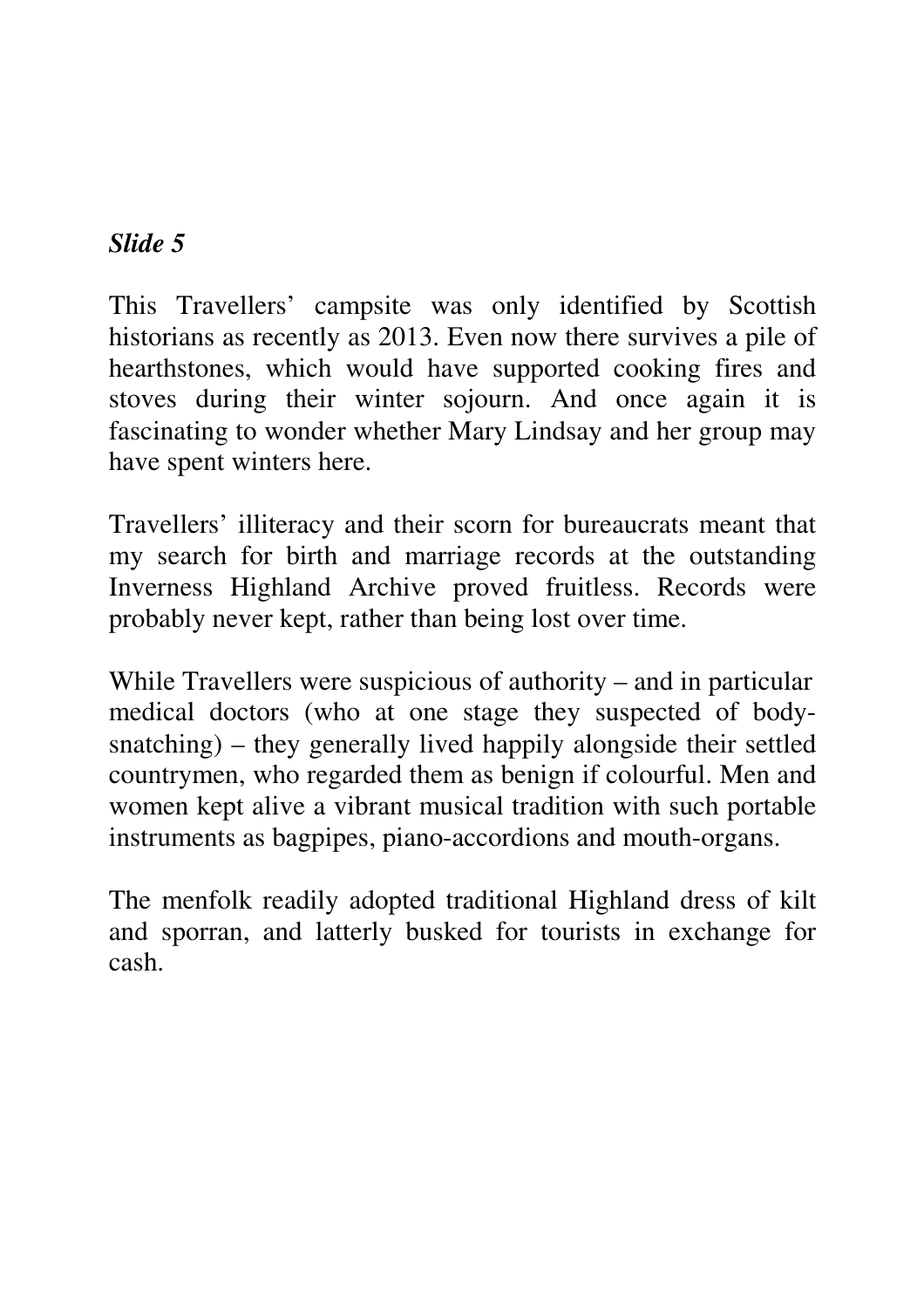Group members owned or shared a cart and a horse, on which they carried children, bow tents, musical instruments and personal possessions.

The tents comprised lengths of canvas stretched over hoops of saplings – easily and quickly erected, dismantled and repaired – and capable of simple extension as required.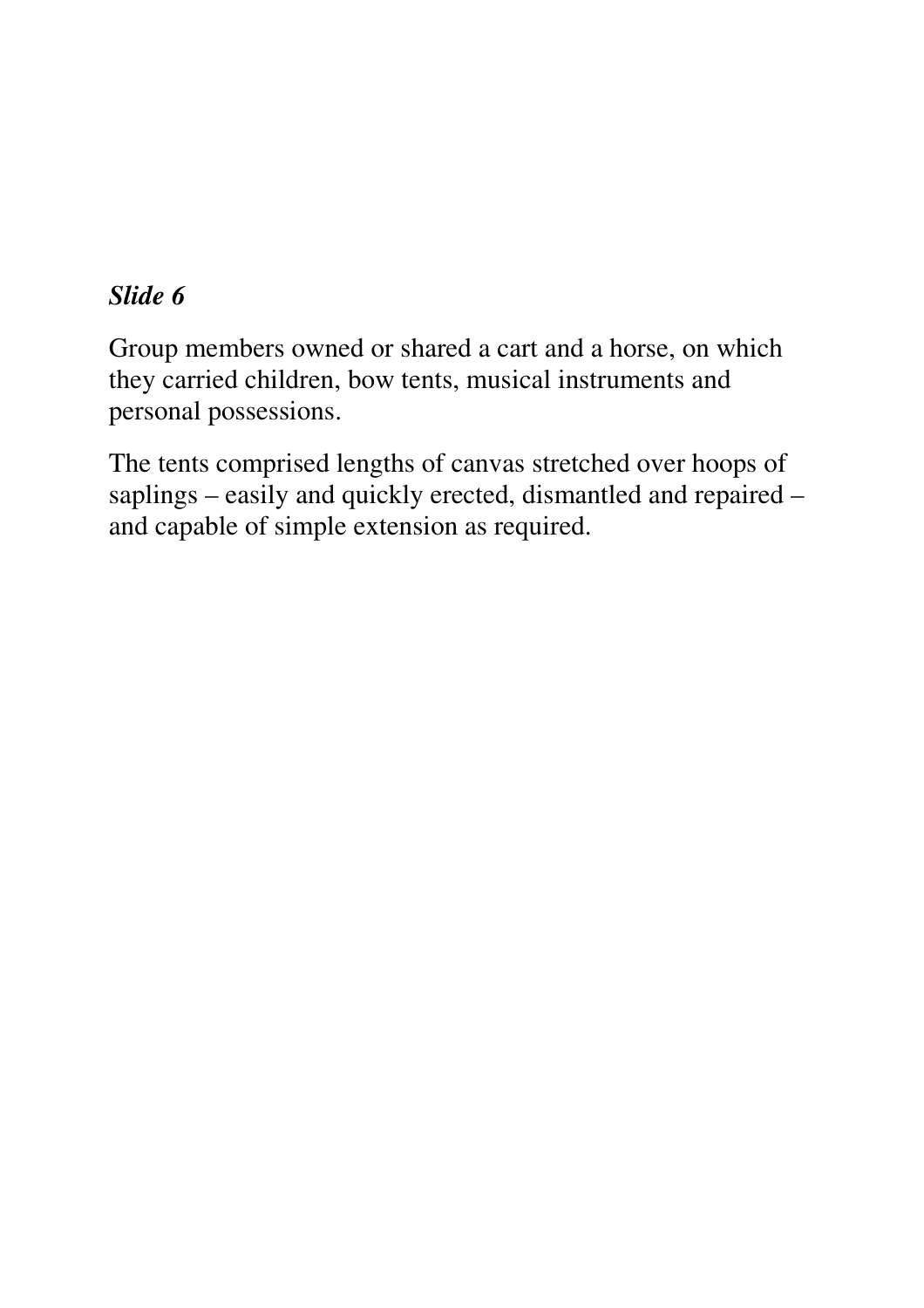The bow tents provided basic accommodation, with dirt floors, no windows, and frequently no form of heating. Others used small combustion heaters which must have constituted a major fire risk – there were no OH&S inspections in mid-19<sup>th</sup> century Scotland.

I have found no reference to ablution or toilet facilities – inside or outside the tents – and am not surprised that Travellers' personal hygiene was sometimes lampooned.

Recording his memoirs for posterity, Alec John Williamson recalled that, in recent days when Traveller children attended school, cruel chants mocked their condition. One such doggerel ran as follows:

*Tinker, Tinker, toadbags* 

*Go to the well and wash your rags.* 

*Tinker, Tinker stink bags* 

*Father drunk and mother a hag!* 

I hasten to add that available evidence does not suggest that Travellers were heavy drinkers, and in fact they were more likely to be abstemious, not least since many adhered to a form of primitive Presbyterianism.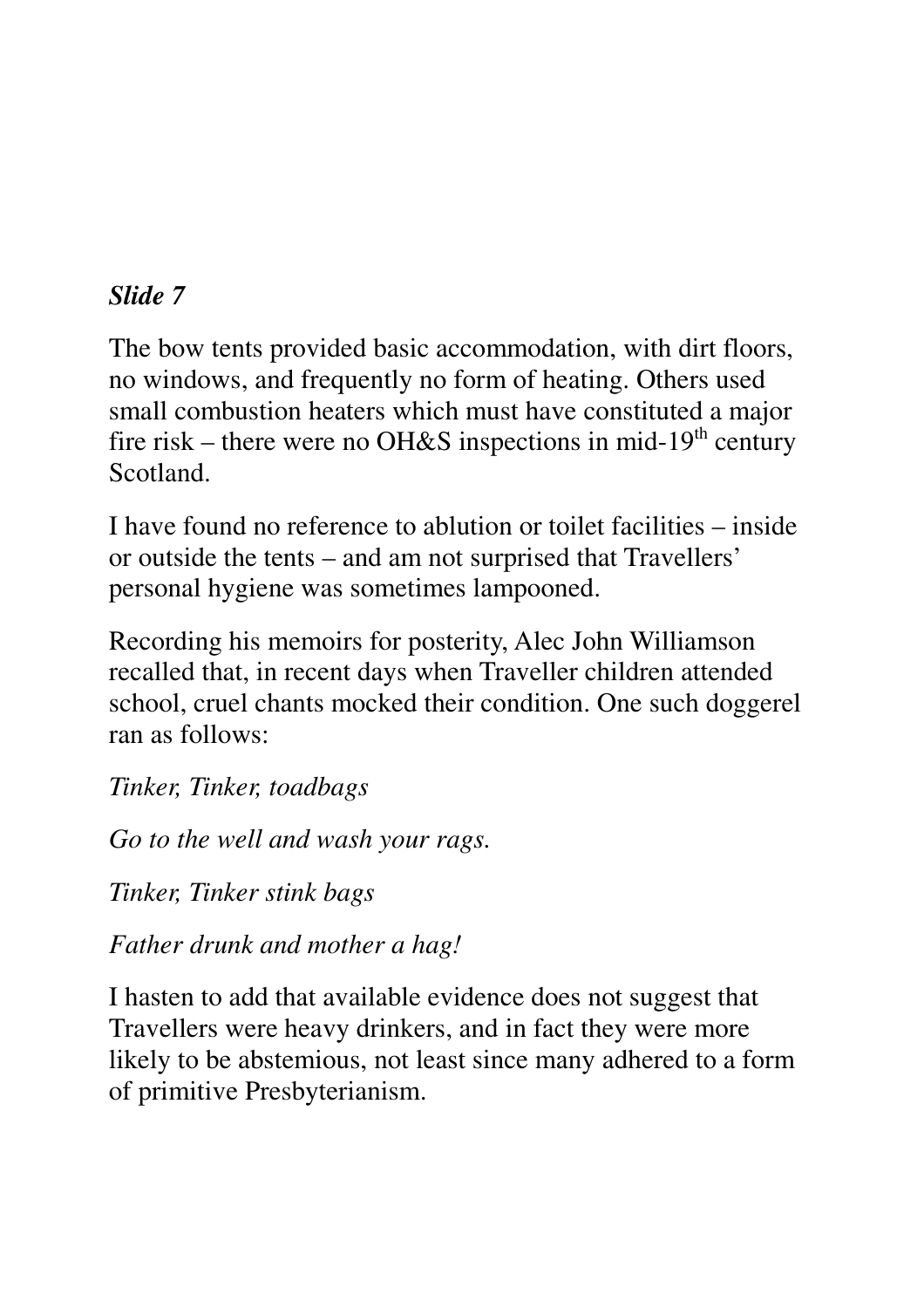Perhaps offering a degree of improved winter comfort, the network of caves dotted along the North Sea coast – adjacent to the Travellers' bridlepaths – offered alternatives to spending the colder months in unheated tents.

Many became known as "tinkers' caves", where Travellers sheltered during winter rather than camping out. This one has special interest for me, since it was and is known as 'The Lindsay cave' at Covesea north of Elgin, and east of Inverness. Speleologist and author Anthony Oldham tells me it was home to one George Lindsay and his extended family, who occupied it semi-permanently from 1887 to 1898.

Frustratingly since the Travellers were until very recently largely illiterate, there is no way of connecting George to my forebear Mary or to the group of which she was a member. But its location is smack bang in the middle of the bridlepaths used by Isaac, Mary and their kin.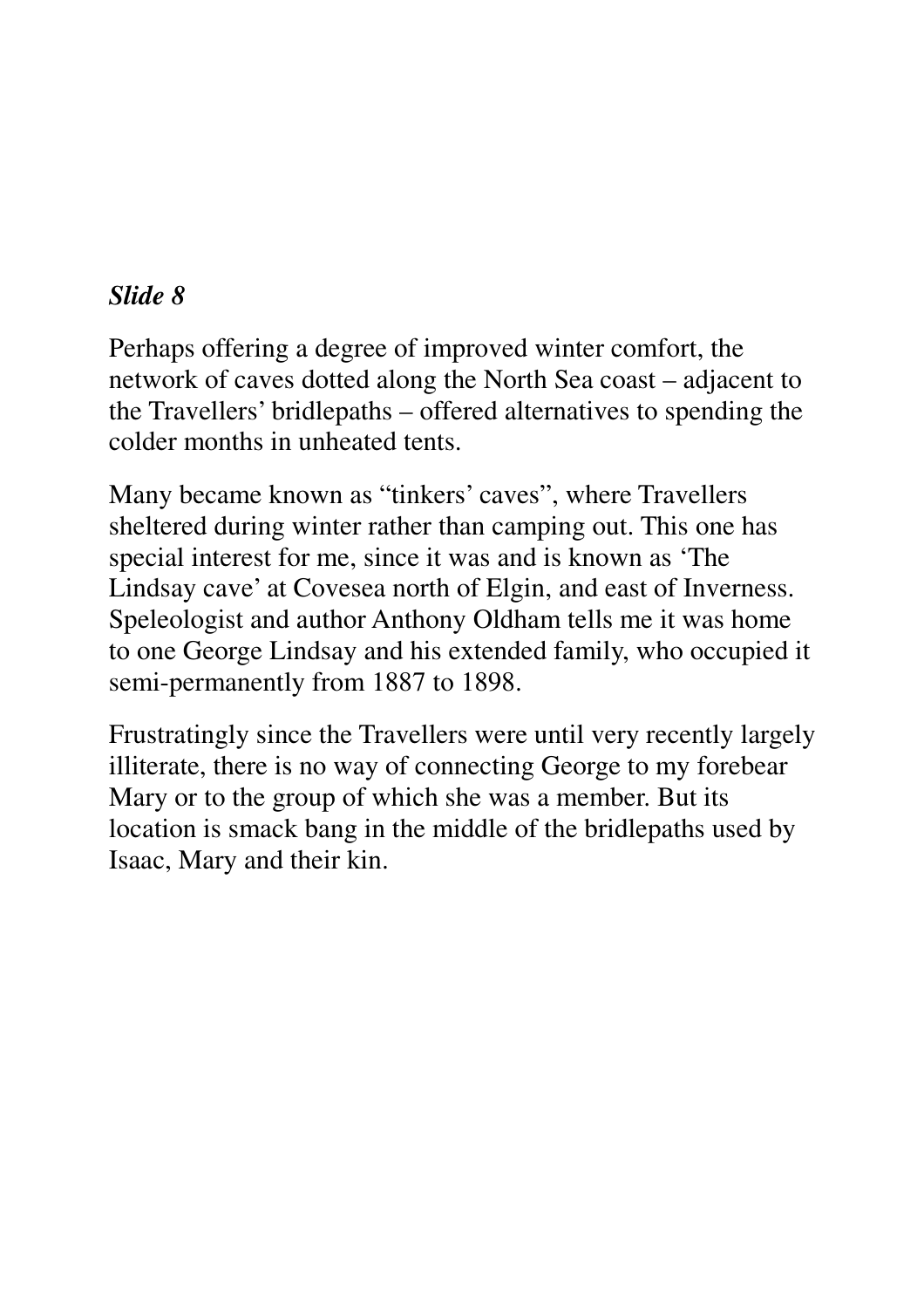While Highland Travellers were usually noted for their peaceful integration into Highland society, Mary's troupe for whatever reason fell foul of the law on that fateful day of March  $26<sup>th</sup>$ , 1835. At the tiny hamlet of New Pitsligo – west of Aberdeen – James Williamson's wife, Nancy Miller, entered a shop and selected a range of foodstuffs valued at 7½ pence. She also tried to buy an iron pail worth 1/8d, which the storekeeper refused to sell to her, probably fearing her inability to pay. Suitably angered, she threw the food at the storekeeper and left. This historic image shows a typical shop with attached residence in new Pitsligo. It just may have been the same store.

The troupe moved on to an outpost called Sweetie Hillock – barely a mile from New Pitsligo – where Nancy Miller and Mary Lindsay entered the shopkeeper's residence and helped themselves to items of women's and children's clothing, plus tea, sugar and eggs, while their menfolk raided the liquor and tobacco stores in the shop.

The storekeeper demanded that they pay £1 for their purchases, which James Williamson promised if Scott came to their cart. (While this may seem a trifling amount, recall that a Scottish labourer's *annual* wage was £5, which explains Scott's insistence on payment). In fact James paid only 4/6d after a group of locals including Scott pursued them.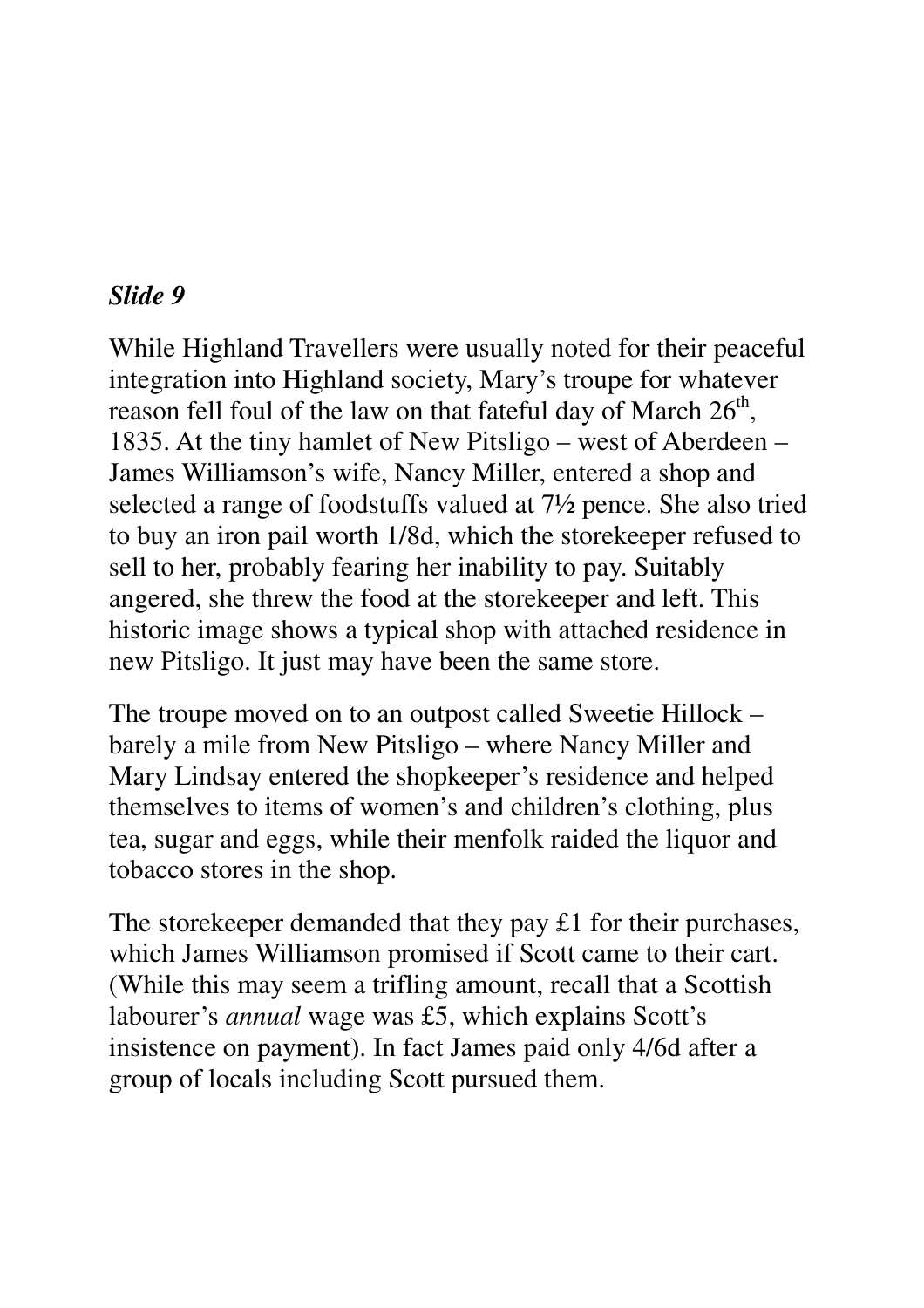On the following day the shopkeeper Scott led the local constabulary to arrest them all, leading to their arraignment at the Aberdeen Court of Justiciary on  $14<sup>th</sup>$  April, 1835, where they were sentenced to 14 years 'across the seas'.

When submitting his summary of evidence to the prosecution, the Crown Agent wrote "...the accused are a formidable band, and they have long infested this part of the country; and that, from their number, and their conduct, they prove a terror to the people who live in thinly inhabited districts. It is evident, from their number, and from their not following any occupation whereby they could gain a livelihood, that they must subsist by plundering the public".

These are harsh words to describe members of a supposedly peaceable underclass of Highland society, not noted for their violence. And while Isaac Williamson and Archibald McAlister were quoted as threatening storekeeper Scott, and had prior form for alleged threatened assault, they appear to have never actually assaulted anybody.

At this distance in time, and with no written records for guidance, we can but ponder whether in fact the troupe deliberately placed themselves at risk of transportation, to reach what they may have deemed a better life in Australia. Certainly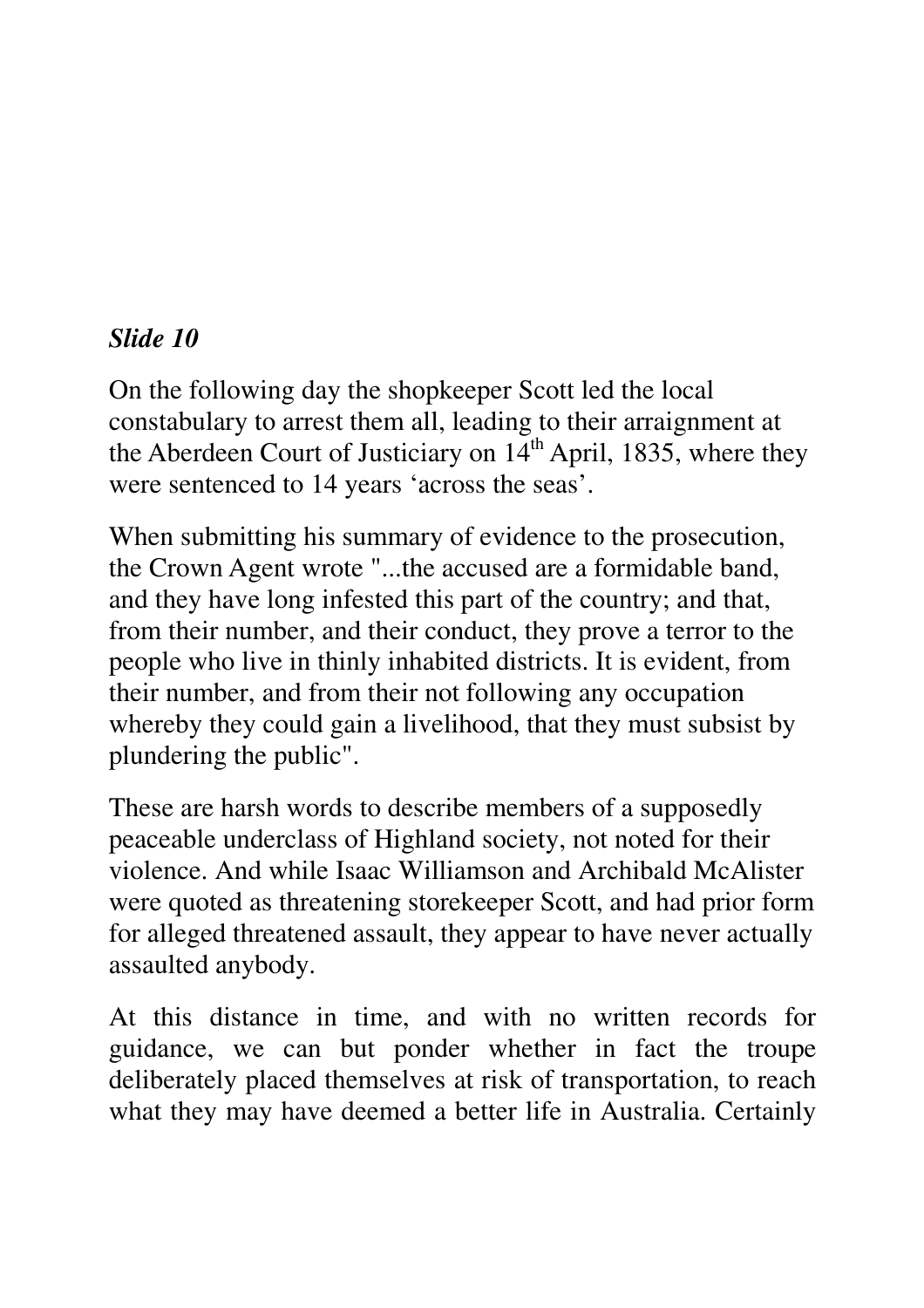at the time of their crimes there was heated debate within the British Government – echoed by the Anti Transportation League in Tasmania – about whether conditions in the new colony were becoming less a punishment and more a reward for those transported, which led eventually to the discontinuation of transportation.

The Highland Travellers' very survival involved a lot of chance: the uncertain supply of fish and other seafood to augment their diet; the willingness of those along their bridlepaths to engage their paid labour, and purchase their handiwork; and the hazards of North Sea weather systems, which routinely meant maximum temperatures seldom rising above 5ºC for six months of the year. It seems that much of their offending at New Pitsligo and Sweetie Hillock involved threats and bluster which did not translate into actual violence, and items they stole related not so much to their survival, as to perhaps bringing them to the notice of the justiciary.

We shall never know for certain, but it is an intriguing possibility.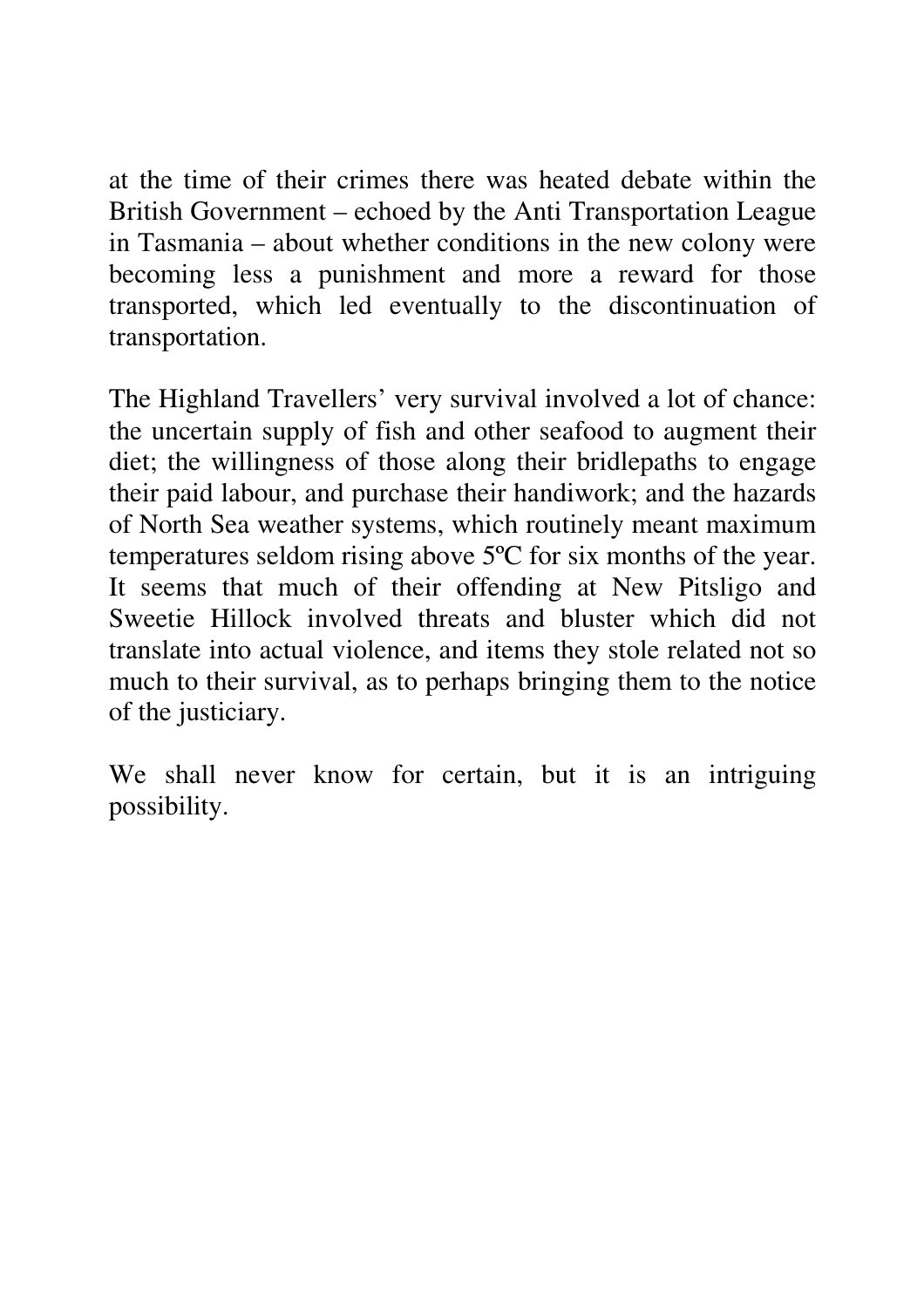The Highland Travellers continue to this day, but as a group that is increasingly integrated into mainstream Scottish society. Until as recently as the mid-1950s – as shown by the motor car in the photo on the left – male Travellers wearing traditional Highland garb busked for tourists in hope of money.

But their children's attendance at regular schools has meant their distinctive language has all but disappeared – despite official encouragement to maintain links with Gaelic – while horse-andcart for transport has been replaced with caravans, vans and trucks. Most now live in Council houses or Highland shacks, and many have become published writers, recording previously oral traditions.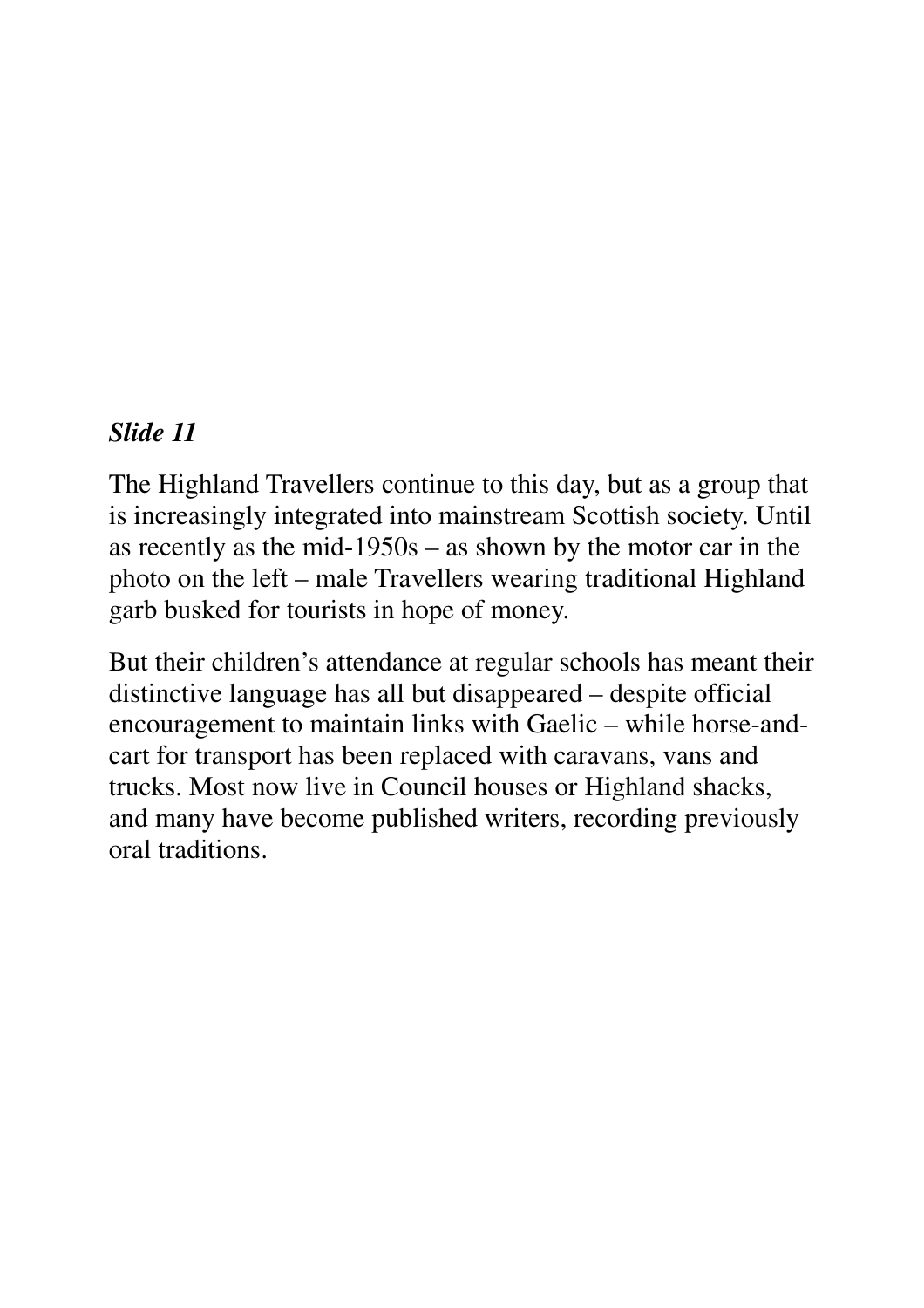Annual treks along onetime bridlepaths have ceased to offer any remotely viable lifestyle, and it is probably surprising to note that, as late as 1978, the last such journey was recorded between Ardgay, north of Inverness, and Loch Assynt. Here we see Johnnie, Peter and Katie Williamson with their one-horse cart, loaded with their bow tent and personal effects, taking off for a largely symbolic trip beginning north of Invergordon – birthplace of my great great grandfather Isaac Williamson. I feel sure I am related to this trio.

Colette McAlpine tells me that 1672 Scottish convicts were transported to Tasmania. As for Mary Lindsay and her group, they may well have been the only Highland Travellers among that number. But thanks to the community's illiteracy, we shall probably never know.

Thank you for listening.